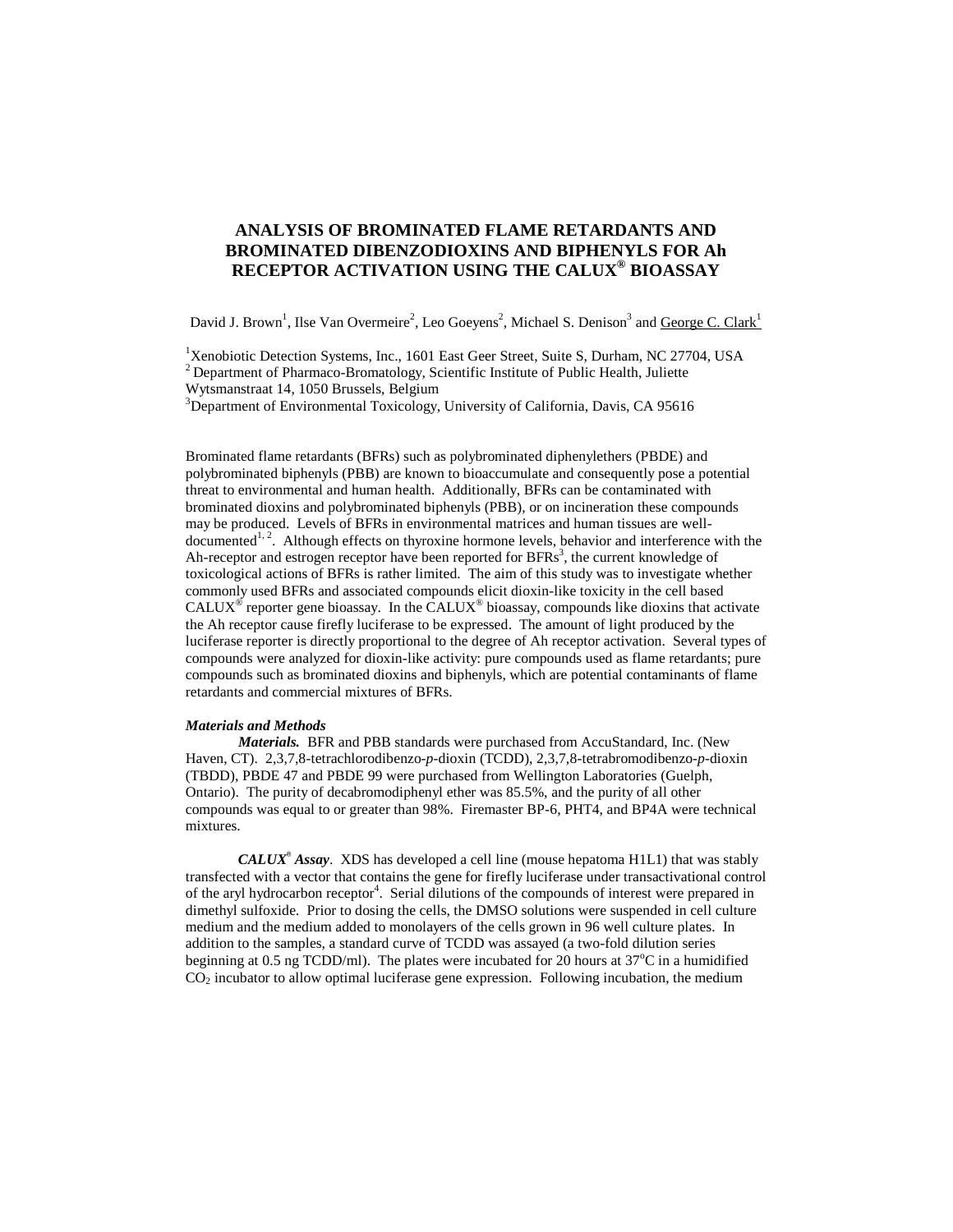was removed and the cells were examined microscopically for viability. The induction of luciferase activity was quantified using the luciferase assay kit from Promega (Madison, WI).

*Data analysis:* The response for each concentration of each pure compound that reached a maximal response was analyzed at least three times. Data for the dose response series were fit to a sigmoid curve described by the Hill Equation using least squares best fit modeling. The values for the maximal response and concentrations associated with 20-80% of the maximal response  $(EC_{20.80})$  were determined from the derived Hill Equation. The maximal response for each of the compounds was compared to the maximal response for TCDD using a two tailed student's t-test with  $\alpha = 0.05$ .

#### *Results and Discussion*

Figure 1A and B show that all of the BFRs were several orders of magnitude  $(10<sup>5</sup> \cdot 10<sup>6</sup>)$  less active than 2,3,7,8-tetrachlorodibenzo-*p*-dioxin (TCDD). Based on these results the pure compounds would only make a significant contribution to the overall dioxin-like toxicity when present at the highest concentrations that have been measured in environmental samples.

The most active BFRs in the CALUX<sup>®</sup> assay were Firemaster BP-6 (hexabromobiphenyl mixture – main component 2,2',4,4',5,5'-hexabromobiphenyl), Firemaster PHT4 (primary component tetrabromophthalic anhydride) and decabromodiphenyl ether (PBDE 209). The main component of Firemaster BP-6, 2,2',4,4',5,5'-hexabromobiphenyl, was much less active than the mixture. This suggests that the activity of Firemaster BP-6 could be primarily associated with other bromobiphenyls in the mixture, possibly including mono-ortho PBB. Likewise, it seems that the activity of decabromodiphenyl ether (PBDE 209 – purity 85.5%) may be associated with the contaminants, as pure brominated diphenyl ethers (PBDE 47 and PBDE 99 – purity >98%) were inactive (data not shown) and it is unlikely that diphenyl ethers could exist in a planar conformation due to the ether linkage. Compounds that bind to the Ah receptor, and are active in the CALUX® bioassay, tend to have a planar conformation.



Figure 1. Dose response curves for BFRs.

Trace contaminants such as polybrominated dibenzo-*p*-dioxins, dibenzofurans and dioxin-like PBB can occur in BFRs. As discussed above, the low level of response in the CALUX® assay that is seen for BFRs could be caused by trace contamination of the standards by polybrominated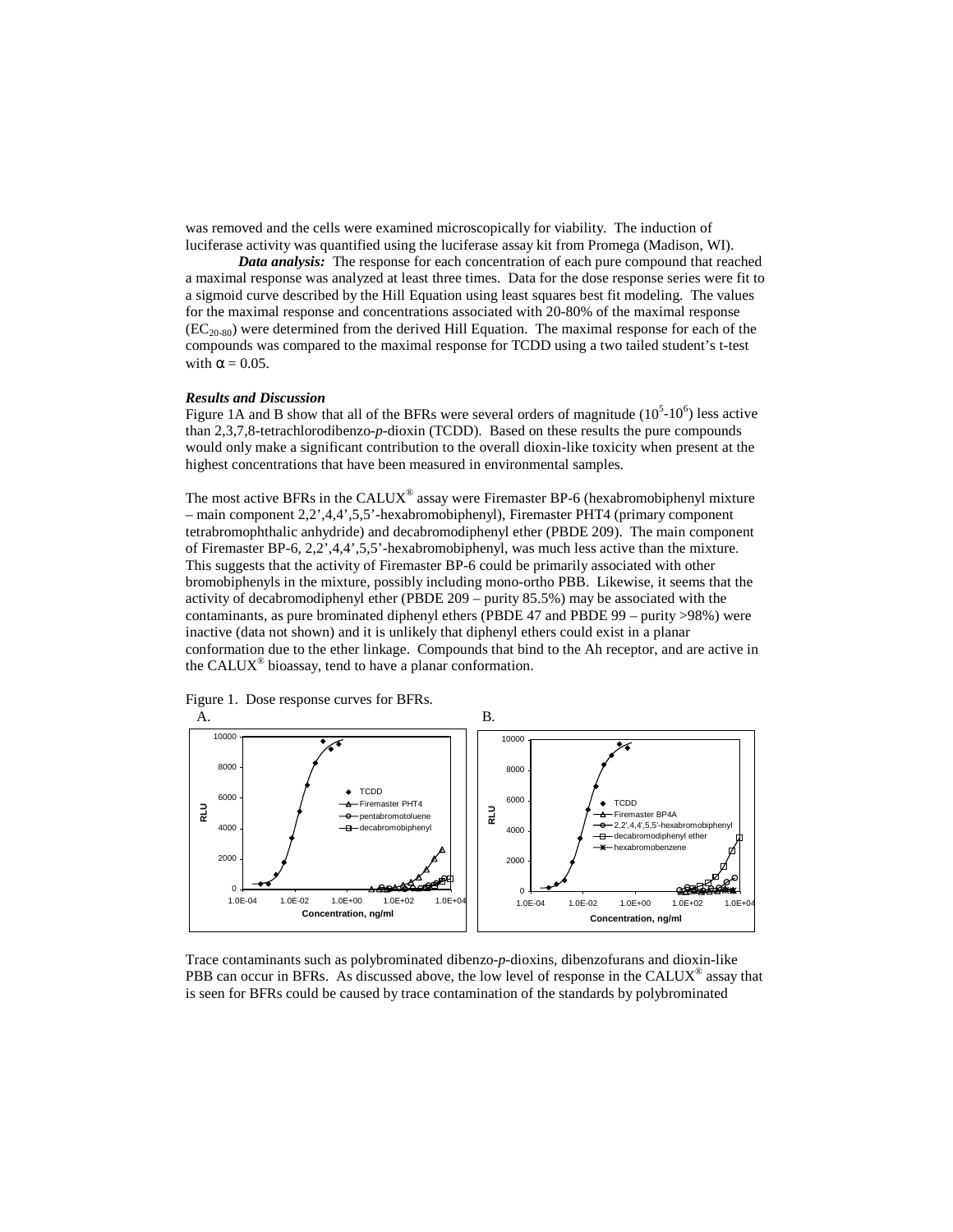dibenzo-*p*-dioxins, dibenzofurans or dioxin-like PBB. Contamination of TBDD in BFR at only parts per million levels would be sufficient to produce the response seen for the most active BFRs. An additional concern associate with the use of BFR is that improper incineration of these compounds can result in the production of polybrominated dibenzo-*p*-dioxins, dibenzofurans and  $div \overrightarrow{x}$  like PBB<sup>5</sup>.

In the CALUX<sup>®</sup> assay the brominated analogue of TCDD and dioxin-like PBB showed equivalent, or in the case of the PBB compounds, greater activity than their chlorinated analogues (see Figure 2 and Table 1). Therefore the health risks associated with the use of BFRs could be substantially caused by the presence of contaminating brominated dioxin-like compounds or the formation of these compounds when BFRs are burned during waste incineration.



Figure 2. Dose response curves for selected polybrominated and polychlorinated dibenzodioxins and biphenyls.

Table 1. Results from the comparison of the dose response curves for the active dibenzodioxins, dibenzofurans and selected coplanar polychlorinated biphenyls to 2,3,7,8-tetrachlorodibenzo-pdioxin. All values are based on and reported as ng/ml.

| Compound                 | WHO-             | <b>CALUX REP.</b>              | <b>REP Range,</b>        | $B_{\text{max}}$ = TCDD $B_{\text{max}}$ | Efficacy,           |
|--------------------------|------------------|--------------------------------|--------------------------|------------------------------------------|---------------------|
|                          | TEF <sup>6</sup> | based on EC <sub>50</sub>      | $(EC_{20}$ to $EC_{80})$ | 2 tailed, $\alpha$ = 0.05                | % of TCDD $B_{max}$ |
| <b>TCDD</b><br>2378-TBDD |                  | $1.00 + 0.01$<br>$0.49 + 0.07$ | 0.38 to 0.60             | yes                                      | 96%                 |
| <b>PCB 77</b>            | 0.0005           | $0.0014 + 0.0004$              | $0.012$ to $0.017$       | no                                       | 53%                 |
| <b>PBB 77</b>            |                  | $0.015 + (-0.003)$             | 0.007 to 0.030           | no                                       | 83%                 |
| <b>PCB 169</b>           | 0.01             | $0.0011 + (-0.0003$            | 0.0007 to 0.0017         | no                                       | 69%                 |
| <b>PBB 169</b>           |                  | $0.0047 + 0.0007$              | 0.0047 to 0.0053         | no                                       | 82%                 |